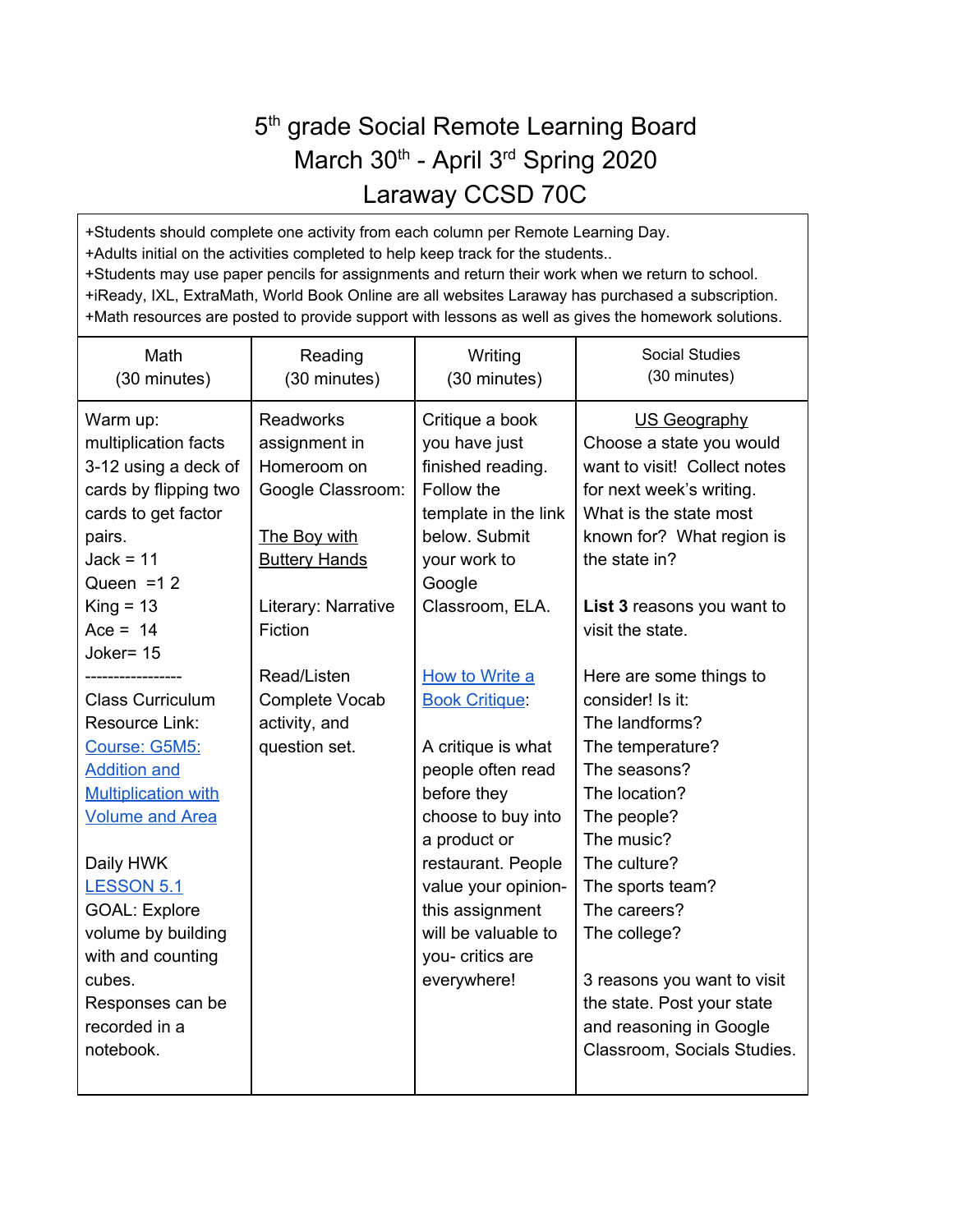|                                                                                                                                                                                                                                                                                                                |                                                                                                                                                                                                                                 |                                                                                                                                                                                                                            | <b>United States of America for</b><br>Kids!<br>Alternate Option:<br>Choose a state you've<br>heard about and want to<br>visit. Write down 3 reasons<br>you want to visit that special<br>state!<br>Or Choose a Bernie's book<br>that is about a different<br>location, anywhere but<br>Joliet! Write your opinion of<br>the location with three<br>reasons to support your<br>thinking.  |
|----------------------------------------------------------------------------------------------------------------------------------------------------------------------------------------------------------------------------------------------------------------------------------------------------------------|---------------------------------------------------------------------------------------------------------------------------------------------------------------------------------------------------------------------------------|----------------------------------------------------------------------------------------------------------------------------------------------------------------------------------------------------------------------------|-------------------------------------------------------------------------------------------------------------------------------------------------------------------------------------------------------------------------------------------------------------------------------------------------------------------------------------------------------------------------------------------|
| Warm up:<br>multiplication facts<br>3-12 using a deck of<br>cards by flipping two<br>cards to get factor<br>pairs.<br>$Jack = 11$<br>Queen = $12$<br>$King = 13$<br>Ace = $14$<br>Joker= 15<br><b>Class Curriculum</b><br>Resource Link:<br>Course: G5M5:<br><b>Addition and</b><br><b>Multiplication with</b> | <b>Readworks</b><br>assignment in<br>Homeroom on<br>Google Classroom:<br>The Boy who Cried<br>Wolf<br>Literary: Narrative<br>Fiction<br>Skill/Strategy: Plot<br>Read/Listen<br>Complete Vocab<br>activity, and<br>question set. | Critique an age<br>appropriate movie<br>you have just<br>finished viewing.<br>Follow the<br>template in the link<br>below. Submit<br>your work to<br>Google<br>Classroom, ELA.<br>How to Write a<br><b>Movie Critique:</b> | <b>Ancient History</b><br>Choose one ancient<br>civilization to read about in<br>the Ancient History column.<br>Then take the 10-question<br>quiz. Write a summary of<br>the civilization on Google<br>Classroom, in Social<br>Studies. Summary: I<br>learned about _____. Name<br>3 interesting facts and close<br>with 1 lingering question.<br>World and US History for<br><b>Kids</b> |
| <b>Volume and Area</b><br>HWK:<br><b>LESSON 5.2</b><br>Find the volume of a<br>right rectangular                                                                                                                                                                                                               |                                                                                                                                                                                                                                 |                                                                                                                                                                                                                            | View a television program<br>that is historical fiction and<br>list 3 interesting facts and<br>one question (Night at the<br>Museum, Mummy, etc) or<br>talk to an adult about their                                                                                                                                                                                                       |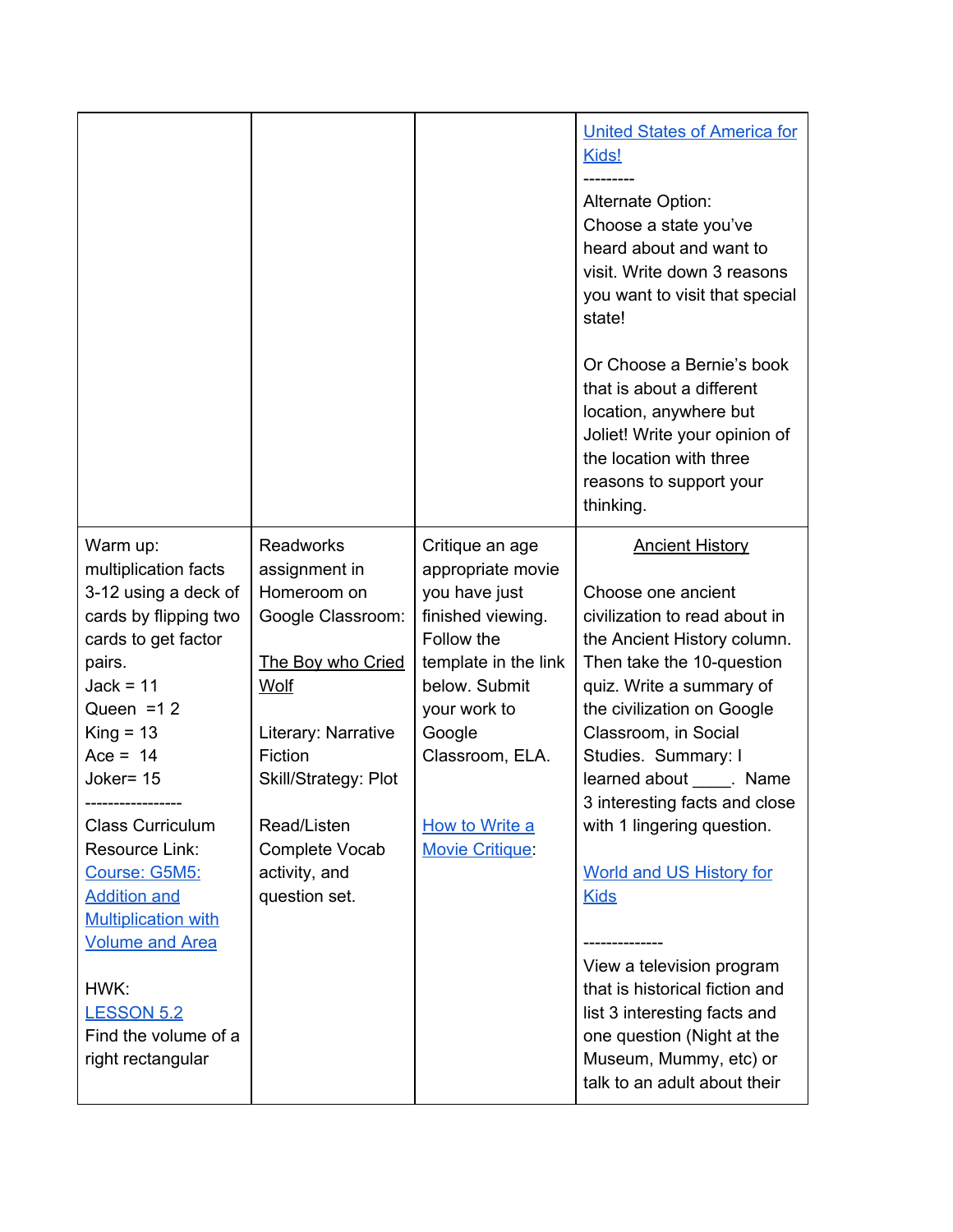| prism by packing<br>w/cubic units.                                                                                                                                                                                                                                                                                                                                                                                                                                          |                                                                                                                                                                                                                          |                                                                                                                                                                                                                                                                | favorite ancient civilization<br>they studied when they<br>were in school. Jot down<br>notes to share with the<br>class.                                                                                                                                                                                                                                                                                                                                                                                                                                   |
|-----------------------------------------------------------------------------------------------------------------------------------------------------------------------------------------------------------------------------------------------------------------------------------------------------------------------------------------------------------------------------------------------------------------------------------------------------------------------------|--------------------------------------------------------------------------------------------------------------------------------------------------------------------------------------------------------------------------|----------------------------------------------------------------------------------------------------------------------------------------------------------------------------------------------------------------------------------------------------------------|------------------------------------------------------------------------------------------------------------------------------------------------------------------------------------------------------------------------------------------------------------------------------------------------------------------------------------------------------------------------------------------------------------------------------------------------------------------------------------------------------------------------------------------------------------|
| Measure the<br>perimeter of your 3<br>rooms in your home.<br>To find the<br>Perimeter = $ x  \times w$<br>x w . Find the area<br>of each room. Area<br>$=$ length $\times$ width.<br>Share in google<br>classroom.<br><b>Class Curriculum</b><br>Resource Link:<br>Course: G5M5:<br><b>Addition and</b><br><b>Multiplication with</b><br><b>Volume and Area</b><br>HWK:<br><b>LESSON 5.3</b><br>Goal: Compose and<br>decompose right<br>rectangular prisms<br>using layers. | <b>Readworks</b><br>assignment in<br>Homeroom on<br>Google Classroom:<br>Peer Pressure<br>Power<br>Literary:<br>Nonfiction, school<br>and family life<br>Read/Listen<br>Complete Vocab<br>activity, and<br>question set. | Write your Pen<br>Pal(s) a letter<br>about what you<br>have been doing<br>over your Social<br>Distancing Break.<br>If you type your<br>letter and share<br>the document with<br>me, I can email it<br>to my sister and<br>she will share with<br>her students! | <b>American History</b><br>The Civil War is the event<br>the story Pink and Say by<br>Patricia Pollaco is<br>referencing. We haven't<br>spent time talking about this<br>major part of our country's<br>history. Read/listen to the<br>article, then complete the<br>10-question quiz. Write a<br>summary for what you<br>learned in a post on Google<br>classroom, Social Studies.<br><b>Causes of the Civil War</b><br>Watch an episode of<br>another event in American<br>History with a family<br>member. Share what you<br>learned on our class page. |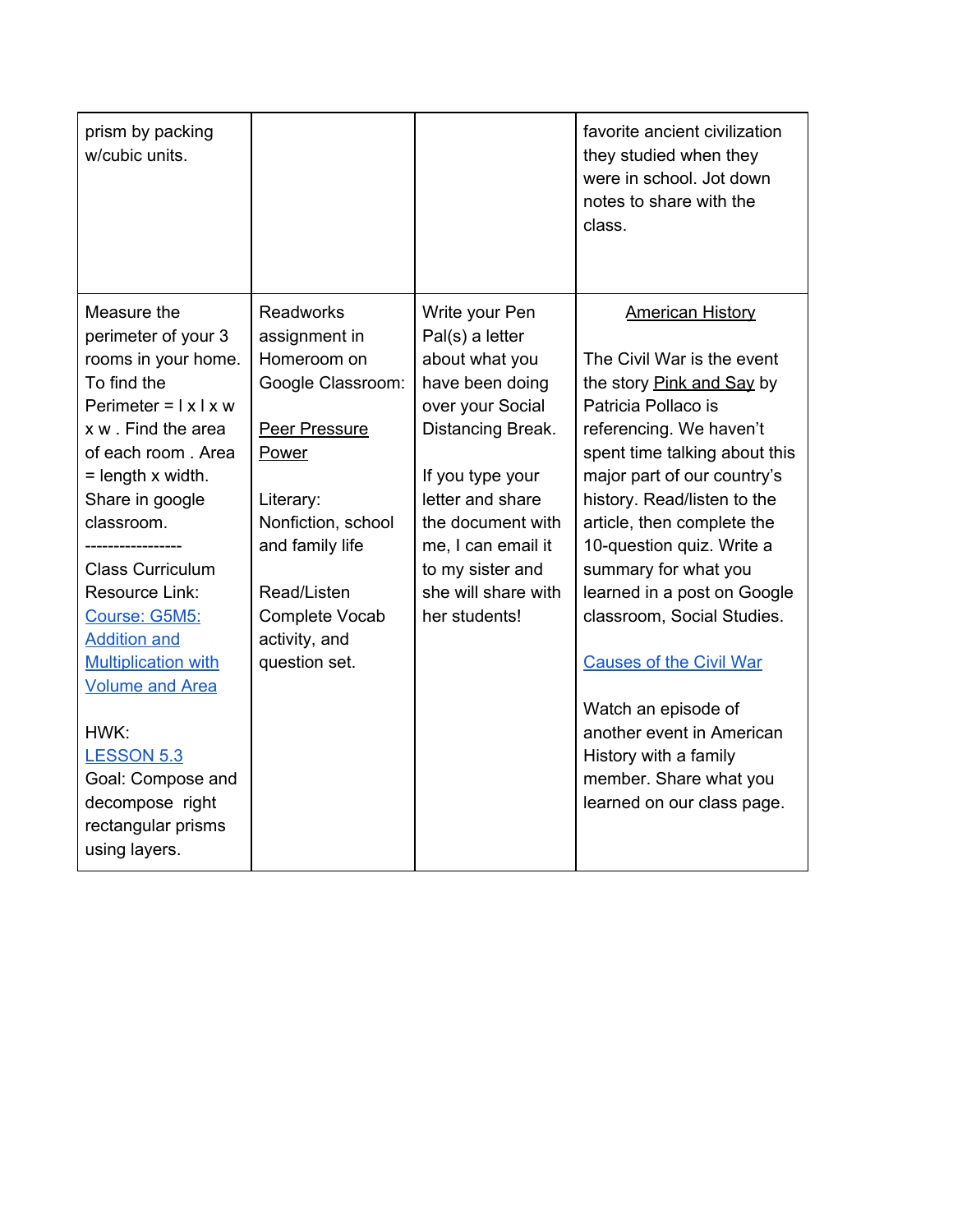| Warm up-<br>Xtramath.org<br>Or IXL<br><b>Class Curriculum</b><br>Resource Link:<br>Course: G5M5:<br><b>Addition and</b><br><b>Multiplication with</b><br><b>Volume and Area</b><br>HWK:<br><b>LESSON 5.4</b><br>Goal: Use<br>multiplication to<br>calculate volume.                            | <b>Readworks</b><br>assignment in<br>Homeroom on<br>Google Classroom:<br><b>Star Power</b><br>Literary: nonfiction,<br>culture and life<br>Skill/Strategy:<br>character<br>Read/Listen<br>Complete Vocab<br>activity, and<br>question set. | Reflection: What<br>are you doing to<br>keep yourself and<br>your family safe<br>and healthy?<br>Write in a post on<br>Google<br>Classroom, ELA.<br>What extra<br>precautions you've<br>taken since the<br>health emergency.<br>Give as many<br>examples as you<br>can and use a<br>variety of<br>punctuation to help<br>share how you are<br>feeling! | Social Studies:<br><b>Biographies of Women</b><br>Leaders<br>Choose a female leader to<br>read about. Tell the class in<br>your post one of the most<br>important things the woman<br>you chose did in her<br>lifetime.<br>Respond to a classmate's<br>post with questions about<br>their person. Answer your<br>classmate's questions if you<br>can.<br><b>Biographies of Women</b><br><b>Leaders for Kids</b><br>Make a timeline of your<br>mom/grandma and share<br>their important events in<br>their life as best can be<br>recollected. |
|------------------------------------------------------------------------------------------------------------------------------------------------------------------------------------------------------------------------------------------------------------------------------------------------|--------------------------------------------------------------------------------------------------------------------------------------------------------------------------------------------------------------------------------------------|--------------------------------------------------------------------------------------------------------------------------------------------------------------------------------------------------------------------------------------------------------------------------------------------------------------------------------------------------------|-----------------------------------------------------------------------------------------------------------------------------------------------------------------------------------------------------------------------------------------------------------------------------------------------------------------------------------------------------------------------------------------------------------------------------------------------------------------------------------------------------------------------------------------------|
| If you have internet<br>access - go to<br>primary games.com-<br>and play Mahjong<br>puzzle game -5th<br>grade. You can post<br>on your Google<br>classroom for help<br>or complete with a<br>partner.<br>Play any board<br>game with a parent<br>or sibling.<br>Examples:<br>Monopoly, Yahtzee | <b>Readworks</b><br>assignment in<br>Homeroom on<br>Google Classroom:<br>Casey @ the Bat<br>Literary: Poetry<br>Read/Listen<br>Complete Vocab<br>activity, and<br>question set.                                                            | Haiku: Week 1<br>People Love the<br>Haiku. It's a 3 line<br>poem generally<br>where the first and<br>last lines have 5<br>syllables, and the<br>middle has seven<br>syllables.<br>Write a Haiku<br>about the weather<br>today! Post it to<br>Google<br>Classroom, ELA.                                                                                 | <b>Current Events</b><br>What are the current events<br>around the country or world<br>that are happening at this<br>time?<br>Make a post in our Social<br>Studies classroom.                                                                                                                                                                                                                                                                                                                                                                 |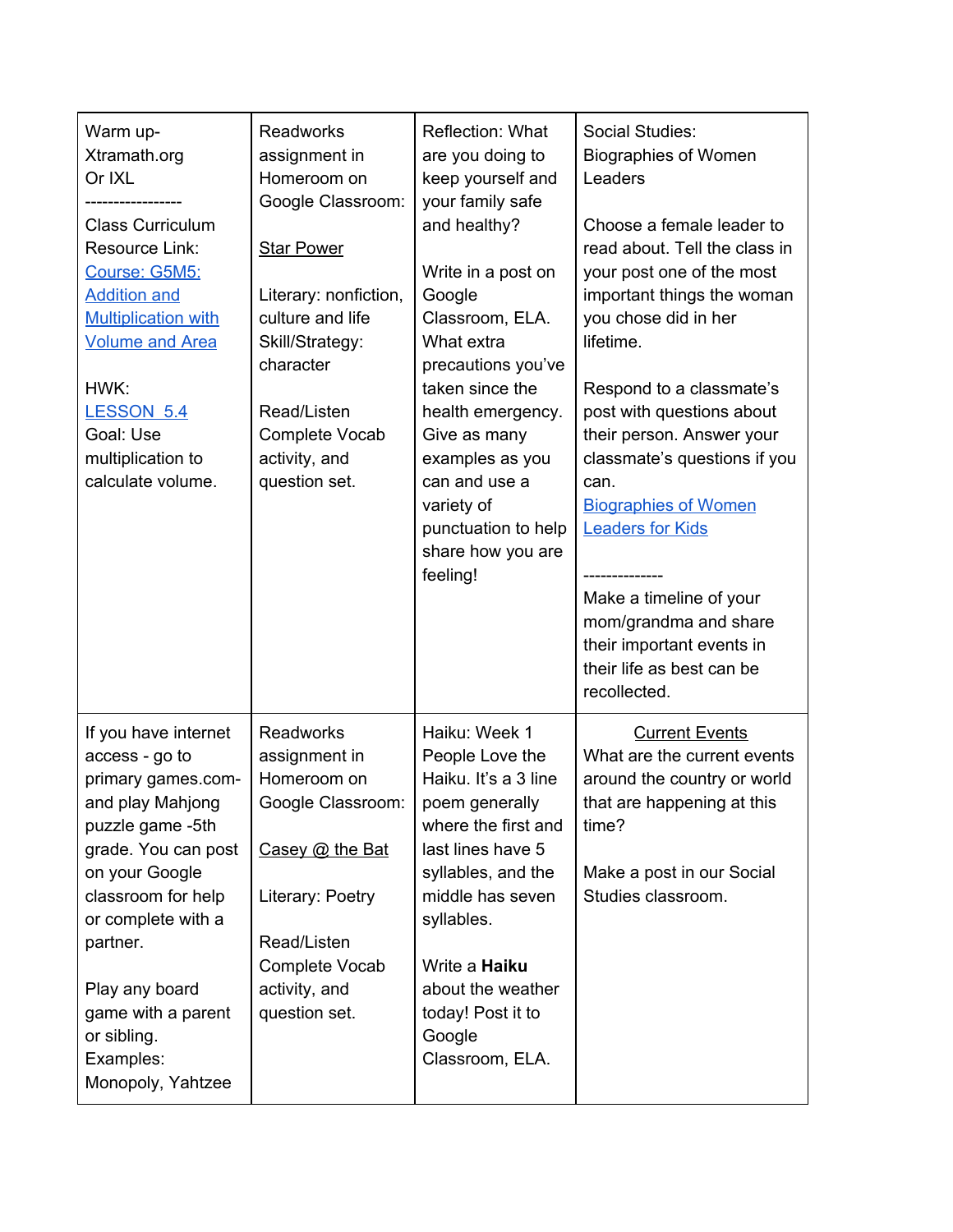| or any game you | Critique each  |  |
|-----------------|----------------|--|
| have.           | other's poems. |  |

## Quinto Grado - Aprendizaje de Lejos El 30 de marzo hasta el 3 de abril de 2020 Laraway CCSD 70C

+Estudiantes deben cumplir una actividad por columna por dia escolar de lejos +Adultos escriben los iniciales en las actividades para ayudar a los estudiantes en recordar lo que han hecho.

+Estudiantes pueden usar papel y lápiz para las tareas y entregar el trabajo al volver a la escuela. +iReady, IXL, ExtraMath, World Book Online son los sitios web en que tenemos suscripciones. +Recursos de las matemáticas están posteados para proporcionar apoyo con las lecciones y mostrar las soluciones a las tareas.

| Matemáticas<br>(30 minutos)                                                                                                                                                                                                     | Lectura<br>(30 minutos)                                                                                                         | Escritura<br>(30 minutos)                                                                                                                                                                                                                           | <b>Estudios Sociales</b><br>(30 minutos)                                                                                                                                                                                                       |
|---------------------------------------------------------------------------------------------------------------------------------------------------------------------------------------------------------------------------------|---------------------------------------------------------------------------------------------------------------------------------|-----------------------------------------------------------------------------------------------------------------------------------------------------------------------------------------------------------------------------------------------------|------------------------------------------------------------------------------------------------------------------------------------------------------------------------------------------------------------------------------------------------|
| Calentamiento:<br>hechos de<br>multiplicación 3-12<br>usando una baraja,<br>dando vuelta a las<br>cartas para<br>encontrar pares de<br>factores.<br>Paje= 11<br>Reina = $12$                                                    | ReadWorks tarea<br>en Google<br>Classroom:<br><b>The Boy with</b><br><b>Buttery Hands</b><br>Literaria: Narrativa<br>de Ficcion | Crítica un libro que<br>acabas de<br>terminar leyendo.<br>Sigue la guía en el<br>enlace abajo.<br>Entrega tu trabajo<br>en Google<br>Classroom, ELA.                                                                                                | US Geography<br>Escoge un esta que te<br>gustaría visitar. Toma<br>apuntes para una escritura<br>la semana que viene.<br>¿Para qué es el estado<br>famoso? ¿En qué región se<br>ubica?<br><b>Escribe 3 razones que</b>                         |
| $Rev = 13$<br>$As = 14$<br>Joker= 15<br>Enlace de Recurso<br>del Currículo de la<br>Clase:<br>Course: G5M5:<br><b>Addition and</b><br><b>Multiplication with</b><br><b>Volume and Area</b><br><b>TAREA</b><br><b>LESSON 5.1</b> | Lee/escucha<br>Cumple actividad<br>de vocabulario y<br>preguntas<br>acompañantes.                                               | Como se escribe<br>una crítica--> Book<br>Critique:<br>Antes de comprar<br>un libro o ir a un<br>restaurante las<br>personas<br>normalmente leen<br>una crítica. Las<br>personas volarán<br>tu opinion- esta<br>tarea va a ser<br>valuable para ti- | quieres visitar el estado.<br>Considera<br>¿Es/Son interesante(s):<br>La tierra?<br>La temperatura?<br>Las estaciones?<br>La Ubicación?<br>La gente?<br>La música?<br>La cultura?<br>Un equipo deportivo?<br>Las carreras?<br>Una universidad? |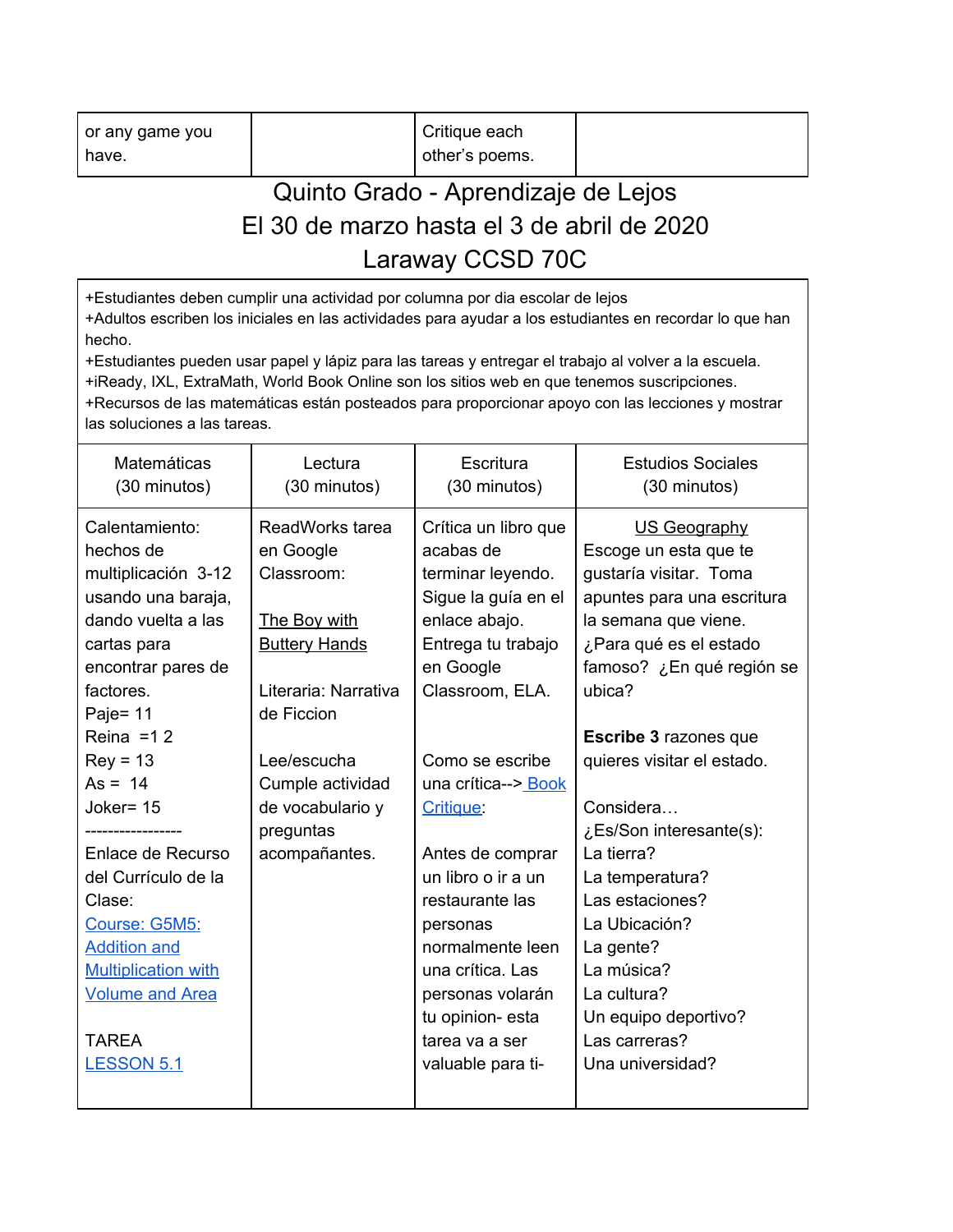| META: Explora el<br>volume<br>construyendo con y<br>contando cubos.<br><b>Escribe las</b><br>respuestas en un<br>cuaderno.                                                                                                                                                                                           |                                                                                                                                                                                                                                                               | críticos están por<br>todas partes.                                                                                                                                                                                                                        | 3 razones que quieres<br>visitar el estado. Postea tu<br>estado y razones en Google<br>Classroom, Socials Studies.<br><b>United States of America for</b><br>Kids!<br>Opción alternativa:<br>Escoge un estado de que<br>sabe y quieres visitar.<br>Escribe 3 razones que<br>quieres visitarlo.<br>O escoge un libro de Bernie<br>que trata de un lugar<br>diferente- cualquier lugar<br>excepto Joliet. Escribe tu<br>opinión del lugar con 3<br>razones para apoyar tu<br>opinión. |
|----------------------------------------------------------------------------------------------------------------------------------------------------------------------------------------------------------------------------------------------------------------------------------------------------------------------|---------------------------------------------------------------------------------------------------------------------------------------------------------------------------------------------------------------------------------------------------------------|------------------------------------------------------------------------------------------------------------------------------------------------------------------------------------------------------------------------------------------------------------|-------------------------------------------------------------------------------------------------------------------------------------------------------------------------------------------------------------------------------------------------------------------------------------------------------------------------------------------------------------------------------------------------------------------------------------------------------------------------------------|
| Calentamiento:<br>hechos de<br>multiplicación 3-12<br>usando una baraja,<br>dando vuelta a las<br>cartas para<br>encontrar pares de<br>factores.<br>Paje= $11$<br>Reina = $12$<br>$Rey = 13$<br>$As = 14$<br>Joker= 15<br>Enlace de Recurso<br>del Currículo de la<br>Clase:<br>Course: G5M5:<br><b>Addition and</b> | <b>ReadWorks Tarea</b><br>en Homeroom en<br>Google Classroom:<br>The Boy who Cried<br>Wolf<br>Literaria: Narrativa<br>de Ficcion<br>Estrategias/Habilid<br>ad: Argumento<br>Lee/Escucha<br>Cumple actividad<br>de vocabulario y<br>preguntas<br>acompañantes. | Crítica una<br>película apropiada<br>para su edad que<br>has visto hace<br>poco. Sigue la<br>guía en el enlace<br>abajo. Entrega tu<br>trabajo en Google<br>Classroom, ELA.<br>Como se escribe<br>una crítica:<br>How to Write a<br><b>Movie Critique:</b> | <b>Historia Antigua</b><br>Escoge una civilización<br>antigua sobre que quieres<br>leer en la columna de<br>Historia Antigua. Después<br>haz una prueba de 10<br>preguntas. Escribe un<br>resumen de la civilización<br>en Google Classroom, en<br>Social Studies.<br>Resumen: Aprendí sobre<br>Escribe 3 frases con hechos<br>interesantes y una pregunta<br>que tienes todavía.<br><b>World and US History for</b><br><b>Kids</b>                                                 |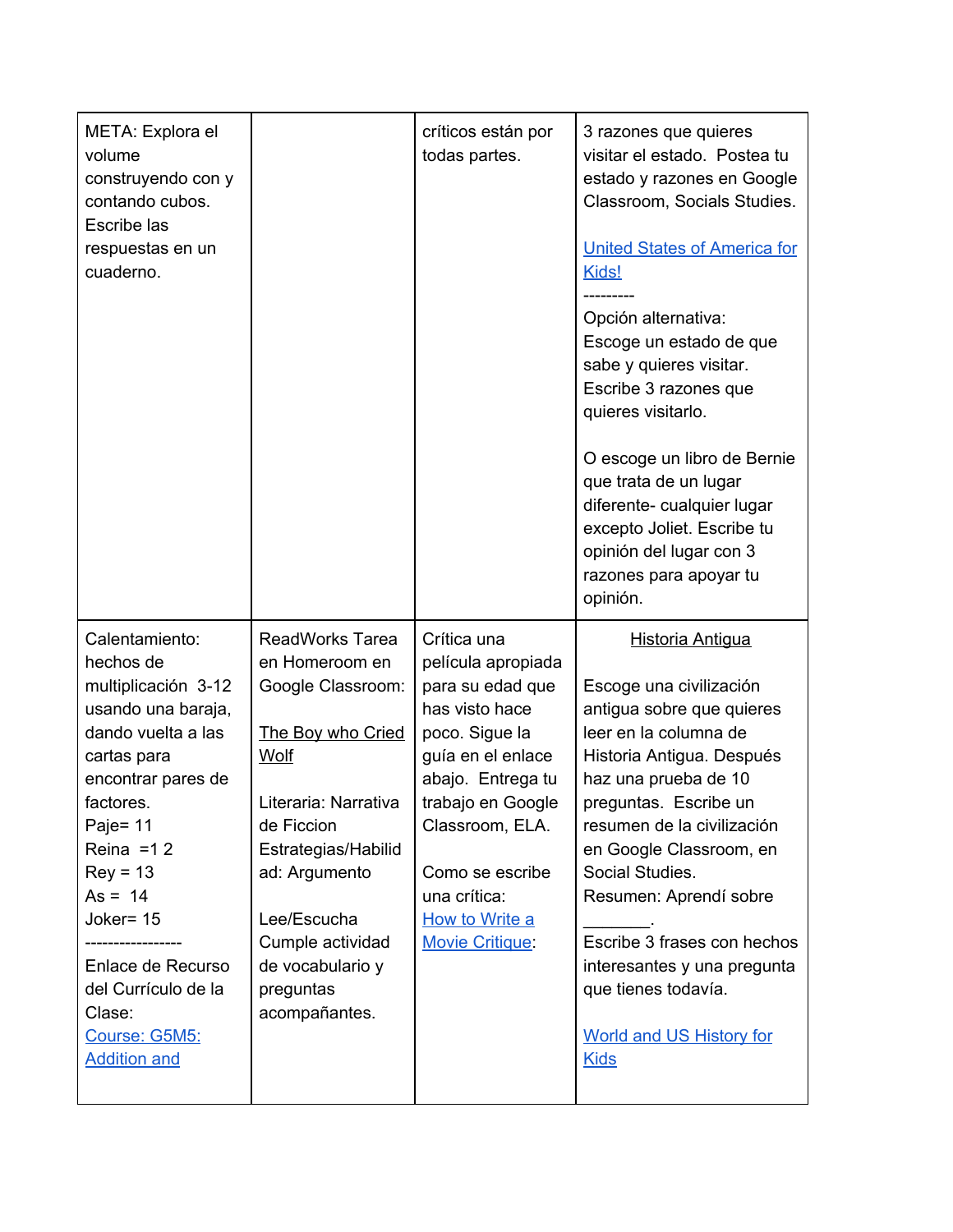| <b>Multiplication with</b><br><b>Volume and Area</b><br>TAREA:<br><b>LESSON 5.2</b><br>Encuentra el<br>volumen de un<br>rectángulo con un<br>ángulo recto<br>llenándolo con<br>unidades cúbicas.                                                                                                                                                                                                                                                                                                |                                                                                                                                                                                                                                                              |                                                                                                                                                                                                                                                                  | Ve un programa de<br>televisión que se considera<br>ficción histórica. Escribe 3<br>hechos interesantes y una<br>pregunta (Night at the<br>Museum, Mummy, etc) o<br>habla con un adulto sobre<br>su civilización favorita<br>cuando estaban en la<br>escuela. Escribe apuntes<br>para compartir con la clase.                                                                                                                                                                                                                                                                             |
|-------------------------------------------------------------------------------------------------------------------------------------------------------------------------------------------------------------------------------------------------------------------------------------------------------------------------------------------------------------------------------------------------------------------------------------------------------------------------------------------------|--------------------------------------------------------------------------------------------------------------------------------------------------------------------------------------------------------------------------------------------------------------|------------------------------------------------------------------------------------------------------------------------------------------------------------------------------------------------------------------------------------------------------------------|-------------------------------------------------------------------------------------------------------------------------------------------------------------------------------------------------------------------------------------------------------------------------------------------------------------------------------------------------------------------------------------------------------------------------------------------------------------------------------------------------------------------------------------------------------------------------------------------|
| Mide el perímetro de<br>tres cuartos en tu<br>casa. Para<br>encontrar el<br>$perimetro =   x   x w$<br>x w . Encuentra el<br>área de cada cuarto.<br>Area = largura $x$<br>anchura. Comparte<br>en Google<br>Classroom.<br>Enlace de Recurso<br>del Currículo de la<br>Clase:<br>Course: G5M5:<br><b>Addition and</b><br><b>Multiplication with</b><br><b>Volume and Area</b><br>TAREA:<br><b>LESSON 5.3</b><br>Meta: Compón y<br>decompose un<br>prismo rectángulo<br>derecho usando<br>capas. | <b>ReadWorks Tarea</b><br>en Homeroom en<br>Google Classroom:<br>Peer Pressure<br><b>Power</b><br>Literaria: No<br>ficción, escuela y<br>asuntos de la vida<br>familiar<br>Lee/Escucha<br>Cumple actividad<br>de vocabulario y<br>preguntas<br>acompañantes. | Escribe una carta<br>para tu amigo<br>epistolar sobre lo<br>que has estado<br>durante el tiempo<br>que no puedes ir a<br>la escuela.<br>Tecla tu carta y<br>mándamela para<br>que pueda<br>mándarselas a mi<br>hermana para<br>compartir con sus<br>estudiantes. | <b>Historia Estadounidense</b><br>La Guerra Civil es el evento<br>a que se refiere en la<br>historia Pink and Say de<br>Patricia Pollaco. No hemos<br>pasado mucho tiempo en<br>esta parte importante la de<br>historia de nuestra nación.<br>Lee/escucha el articulo y<br>cumple la prueba. Escribe<br>un resumen de lo que<br>aprendiste y postea en<br>Google classroom, Social<br>Studies.<br><b>Causes of the Civil War</b><br>Mira un episodio de un otro<br>evento en la historia<br>estadounidense con un<br>pariente. Comparte lo que<br>aprendiste en la página de<br>la clase. |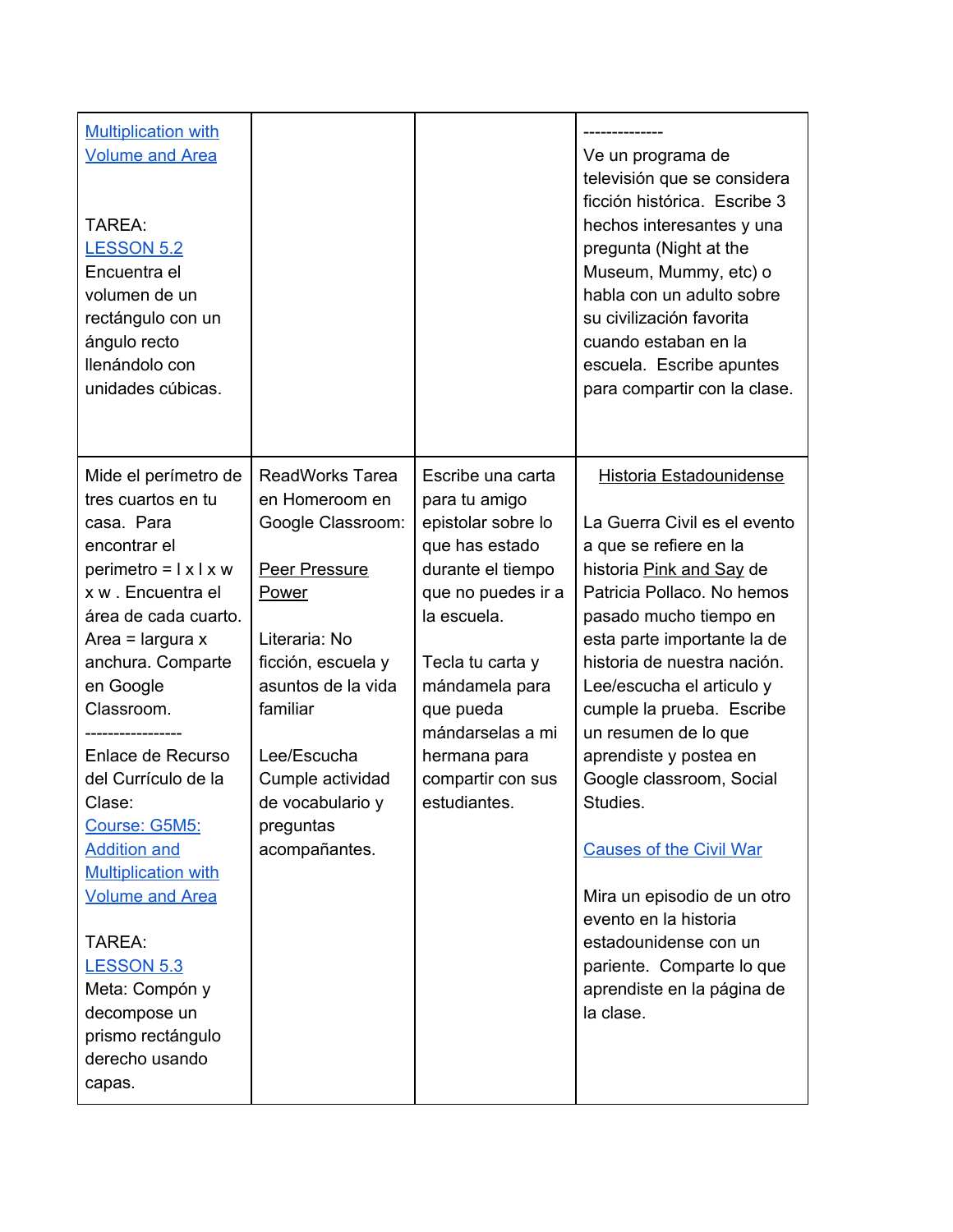| Calentamiento-<br>Xtramath.org<br>o IXL<br>Enlace de Recurso<br>del Currículo de la<br>Clase:<br>Course: G5M5:<br><b>Addition and</b><br><b>Multiplication with</b><br><b>Volume and Area</b><br>Tarea:<br><b>LESSON 5.4</b><br>Meta: Use<br>multiplicación para<br>determinar el<br>volumen.   | <b>ReadWorks Tarea</b><br>en Homeroom en<br>Google Classroom:<br><b>Star Power</b><br>Literaria: no<br>ficción, cultura y<br>vida<br>Estrategias/Habilid<br>ad: personaje<br>Lee/Escucha<br>Cumple actividad<br>de vocabulario y<br>preguntas<br>acompañantes. | Reflexión: ¿Qué<br>haces para<br>mantenerte y a tu<br>familia seguro?<br>Escribe un post en<br>Google<br>Classroom, ELA.<br>Cuáles<br>precauciones<br>adicionales estas<br>tomando desde<br>comenzó la<br>emergencia.<br>Da cuantos<br>ejemplos que<br>puedas y usa una<br>variedad de<br>puntuación para<br>ayudarte compartir<br>lo que estás<br>sintiendo. | <b>Estudios sociales:</b><br>Biografías de Líderes<br><b>Mujeres</b><br>Escoge una líder sobre<br>quien quieres leer. Cuenta<br>la clase en un post sobre<br>las cosas importantes que<br>ella hizo durante su vida.<br>Responde al post de un<br>compañero con preguntas<br>sobre su persona.<br>Responde las preguntas de<br>tus compañeros.<br><b>Biographies of Women</b><br><b>Leaders for Kids</b><br>Escribe un cronograma<br>sobre tu madre/abuela y<br>comparte los eventos<br>importantes de su vida. |
|-------------------------------------------------------------------------------------------------------------------------------------------------------------------------------------------------------------------------------------------------------------------------------------------------|----------------------------------------------------------------------------------------------------------------------------------------------------------------------------------------------------------------------------------------------------------------|---------------------------------------------------------------------------------------------------------------------------------------------------------------------------------------------------------------------------------------------------------------------------------------------------------------------------------------------------------------|-----------------------------------------------------------------------------------------------------------------------------------------------------------------------------------------------------------------------------------------------------------------------------------------------------------------------------------------------------------------------------------------------------------------------------------------------------------------------------------------------------------------|
| Si tienes acceso al<br>internet navega<br>primary games.com-<br>y juega Mahjong<br>-Quinto grado.<br>Puedes postear en<br>Google Classroom<br>para ayuda o para<br>trabajar con un<br>compañero.<br>Juega un juego<br>tablero con un<br>pariente. Ejemplos:<br>Monopoly, Yahtzee,<br>et cetera. | <b>ReadWorks Tarea</b><br>en Homeroom en<br>Google Classroom:<br>Casey @ the Bat<br>Literaria: Poesía<br>Lee/Escucha<br>Cumple actividad<br>de vocabulario y<br>preguntas<br>acompañantes.                                                                     | Haiku: Semana 1<br>Se ama el Haiku.<br>Es un poema de 3<br>líneas en que<br>generalmente las<br>primeras y últimas<br>líneas tienen 5<br>sílabas y la del<br>medio tiene 7<br>sílabas.<br>Escribe un Haiku<br>sobre el tiempo de<br>hoy. Postéalo en<br>Google<br>Classroom, ELA.                                                                             | <b>Temas Actuales</b><br>¿Cuáles son algunos temas<br>actuales en el país o en el<br>mundo?<br>Haz un post en nuestra<br>clase de Estudios Sociales.                                                                                                                                                                                                                                                                                                                                                            |